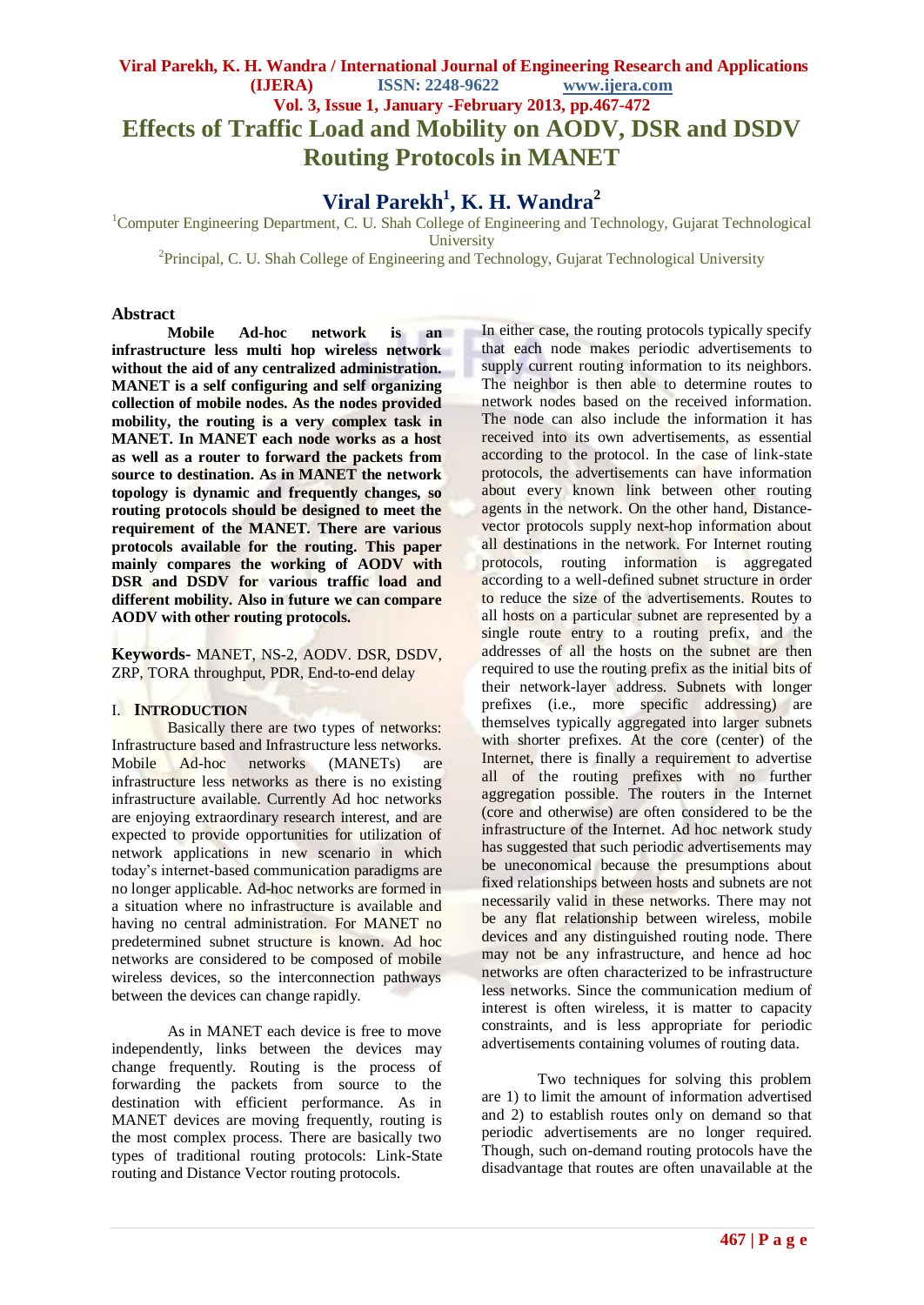time an application first needs them. This means that applications in networks using such routing protocols often experience initial delay during the time it takes to establish a route between the communication endpoints.

# II. **ROUTING PROTOCOLS**

Mainly there are three types of routing protocols:

- (1) Proactive (Table-Driven)
- (2) Reactive (On-Demand)
- (3) Hybrid

Proactive routing protocols find paths for all source-destination pairs in advance and stores in the routing tables. Each node periodically exchanges the routing information by broadcasting. The protocols are also known as table-driven routing protocol. Destination-Sequenced Distance-Vector Routing (DSDV) is a proactive routing protocol.

Reactive routing protocols discover a path when a packet needs to be transmitted and no known path exists between source and destination. So the protocol is known as on-demand routing protocol. In case of routing failure occurs the protocol discovers an alternate path. Dynamic Source Routing (DSR) and Ad-hoc On-demand Distance Vector (AODV) routing protocol are the most popular routing protocols.

Hybrid routing protocols are the combination of proactive and reactive routing protocols. Hybrid routing protocol use the proactive as well as reactive routing protocols for route finding. For the route finding between two networks hybrid protocols are used. To find a route in the network proactive routing protocols are used when to find a route between two different networks reactive routing protocols are used (i.e. for short distance proactive routing protocols are used and for long distance reactive routing protocols are used). Zone Routing Protocol (ZRP) is an example of hybrid routing protocol.

# A. **Ad-hoc On-Demand Distance-Vector**

Ad-hoc On-demand Distance Vector (AODV) [1] routing protocol is the most popular reactive unicast routing protocol, essentially combination of DSDV and DSR. AODV uses mechanism of route maintenance from DSDV and route discovery from DSR. AODV was first proposed in an Internet engineering task force (IETF) Internet draft in fall of 1997. AODV was designed to meet the following goals: [2]

- Minimal control overhead.
- Minimal processing overhead.
- Multi-hop path routing capability.
- Dynamic topology maintenance.
- Loop prevention.

Route Requests (RREQs), Route Replies (RREPs), Route Errors (RERRs) and Route Reply Acknowledgement (RREP-ACK) are message types defined by AODV [3]. Due to simple AODV messages require little computations to minimize processing overhead. AODV allows mobile nodes to find routes quickly for new destination, and does not require nodes to maintain routes to destinations that are not in active communication. AODV allows mobile nodes to react to link breakages and changes in network topology in a timely manner. When links break, AODV causes the affected set of nodes to be notified so that they are able to invalidate the routes using the lost link. The operation of AODV is loopfree, and by avoiding the Bellman-Ford "counting to infinity" problem offers quick convergence when the adhoc network topology changes (typically, when a node moves in the network).

#### B. **Dynamic Source Routing (DSR)**

Dynamic Source Routing (DSR) [4] is a reactive routing protocol which is source-initiated rather than hop-by-hop and is based on the theory of source-based routing rather than table-based. Every node in the network maintains a route cache to store the complete and ordered list of nodes through which the packet must pass to reach to the destination. Since the hop sequence is known to the source, any loop in routing can be excluded, and the routing decision is determined when sending out data packets. Thus data packets are appended with the same complete hop sequence in the packet header; intermediate nodes just forward the packet to the next hop along the hop sequence. A node that desires to send a packet to other node first checks its entry in the route cache. If the route is available then it uses that path to transmit the packet and node also attaches its source address on the packet. If the route is not available in the cache or the entry in the cache is expired, the sender initiates route discovery process by broadcasting a new Route Request packet message tagged with a unique Request ID set by the source. The Request ID, with the source node address, helps to identify Route Requests uniquely and discards any duplicate Route Requests. While receiving a non-duplicate Route Request, if the node is neither the destination nor a node with a valid route to the destination, it appends its own address into the message and re-broadcasts it to its neighbors; otherwise, the node can send back a Route Reply with a complete and ordered list of intermediate nodes from the source to the destination. Throughout propagation of the Route Reply back to the source, any intermediate node and the source can get the hop sequence, the entire route to the destination, and record it in one's route cache. In DSR no periodic routing-update messages are used. The route is used till some link on that hop sequence breaks. The link breakage is detected by using a wireless MAC layer retransmission and acknowledgement mechanism or passive acknowledgements as described in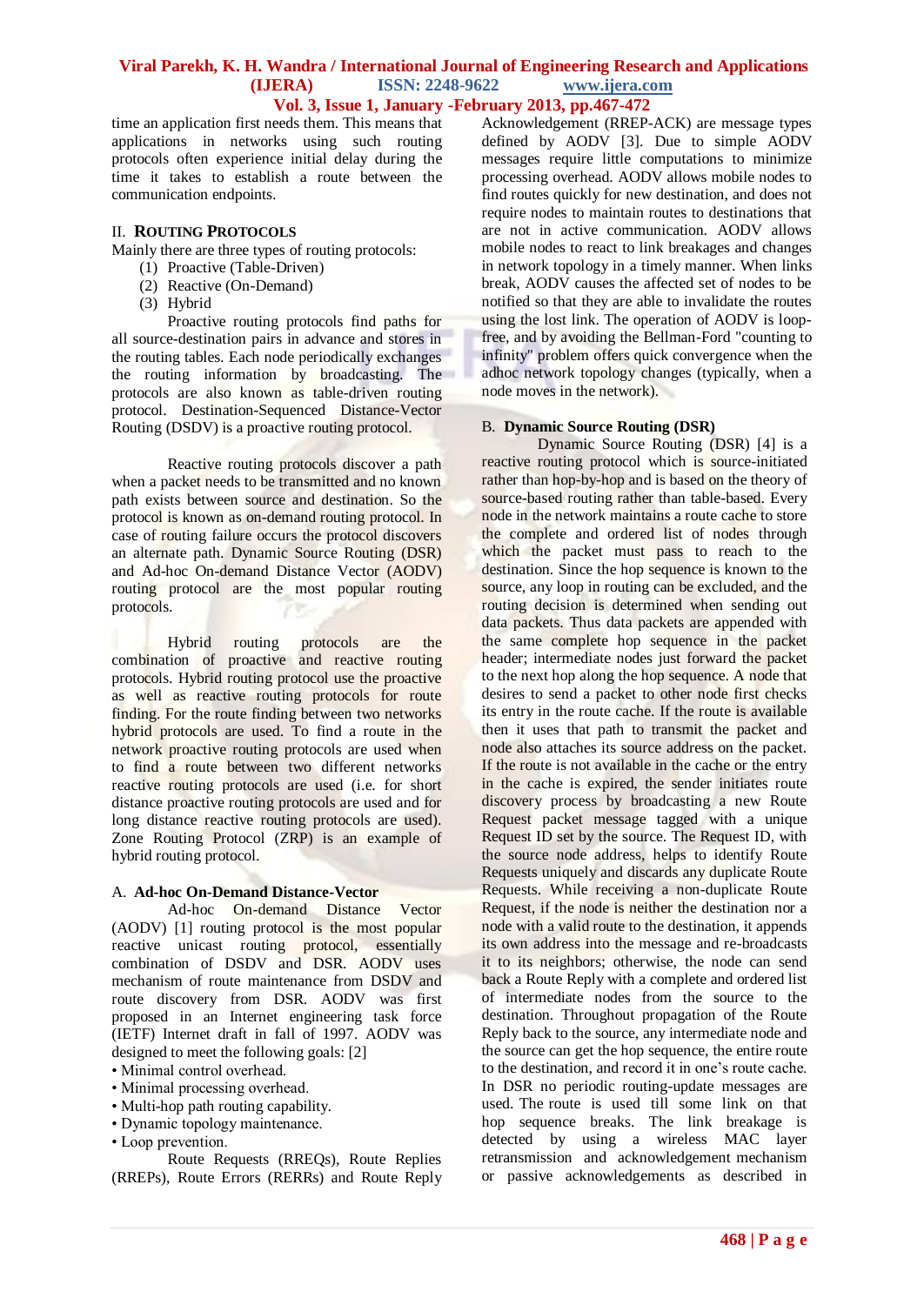[5]. Once a link breakage occurs at an intermediate node, the node sends a Route Error message back to the source node. Along the traverse of the Route Error, the broken link and the links after it are removed from any route cache that contains this hop. Any route containing that broken link is also removed by the source. If the source still needs to send data packets to that destination, a new route discovery process is initiated; otherwise, there is no need to discover a new route. Several optimization options proposed by DSR are: (1) salvaging used for repairing a disconnected route locally; (2) promiscuous listening used for finding smaller hop-count route; and (3) piggybacking the bad link on its next Route Request, which can assist to remove the broken link in the caches of other nodes, and keep other nodes away from generating Route Replies containing the bad link.

# **C. Destination-Sequenced Distance-Vector Routing (DSDV)**

Destination-Sequenced Distance-Vector Routing (DSDV) [6] is a distance vector routing protocol based on classical Bellman-Ford routing algorithm. It was developed by C. Perkins and P.Bhagwat in 1994. Each node in DSDV maintains next hop table, which it exchanges with its neighbor. Periodic full-table broadcast and event-driven incremental updating are two types of next-hop table exchange. It eliminates route looping, increases convergence speed, and reduces control message overhead, by having a monotonically increasing even sequence number for each node, which increments whenever a new routing-update message is sent out, thus letting other nodes know about which routing information is fresher. Routing table also contains the hop count to the destination, next hop to the destination and currently known largest sequence number of the destination in addition to the destination node address. Packets are routed using the information available in the routing table. The relative frequency of the full-table broadcast and incremental updating is determined by node mobility. The source node appends a sequence number to each data packet sent during a next-hop table broadcast or incremental updating. This sequence number is propagated by all nodes receiving the corresponding distance-vector updates, and is stored in the next-hop table entry of these nodes. A node updates its route to a destination, after receiving a new next-hop table from its neighbor, only if the new sequence number is the same as the recorded one, but the new route is shorter or if the new sequence number is larger than the recorded one. A settling time is estimated for each route in order to further reduce the control message overhead. A node updates to its neighbors with a new route only if the settling time of the route has expired and the route remains optimal [7].

# III. **COMPARISON OF AODV, DSR AND DSDV**

For the comparison the simulation tool used is NS-2[8] which is highly preferred by research community.

| <b>TABLE 1: SIMULATION PARAMETERS</b> |
|---------------------------------------|
|                                       |

| Serial<br>No.  | <b>Parameters</b>                | Value                     |
|----------------|----------------------------------|---------------------------|
| 1              | Number of nodes                  | 50                        |
| $\overline{2}$ | <b>Simulation Time</b>           | 200sec.                   |
| 3              | Area                             | 500*500m2                 |
| $\overline{4}$ | Max Speed                        | $20 \text{ m/s}$          |
| 5              | <b>Traffic Source</b>            | <b>CBR</b>                |
| 6              | Pause Time (sec)                 | 0, 20, 10, 30, 40,<br>100 |
| $\overline{7}$ | Packet Size                      | 512 Bytes                 |
| 8              | Packet Rate                      | 4 Packets/s               |
| 9              | Max. Number<br>of<br>connections | 10,20,30,40               |
| 10             | Bandwidth                        | 10Mbps                    |
| 11             | Delay                            | 10ms                      |
| 12             | Mobility model used              | Random<br>way<br>point    |

The performance metrics that are taken into consideration for the comparison are:

- 1) Throughput 3) Packet Delivery Ratio (PDR)
- 2) Packets Dropped 4) End-to-end delay

# A. **Simulation Results : Effect of mobility**

The number of nodes is taken as 50 and the maximum number of connection as 20. For the analysis of the effect of mobility, pause time was varied from 0 seconds (high mobility) to 100 seconds (low mobility). Graphs shown in Fig  $(1-4)$ show the effect of Mobility for AODV, DSR and DSDV protocols with respect to various performance metrics.



**1) Pause Time Vs Throughput**

Fig. 1 Pause Time Vs Throughput

Throughput of DSDV is poor at lower pause times (high mobility), therefore performance of DSDV protocol decreases as mobility increases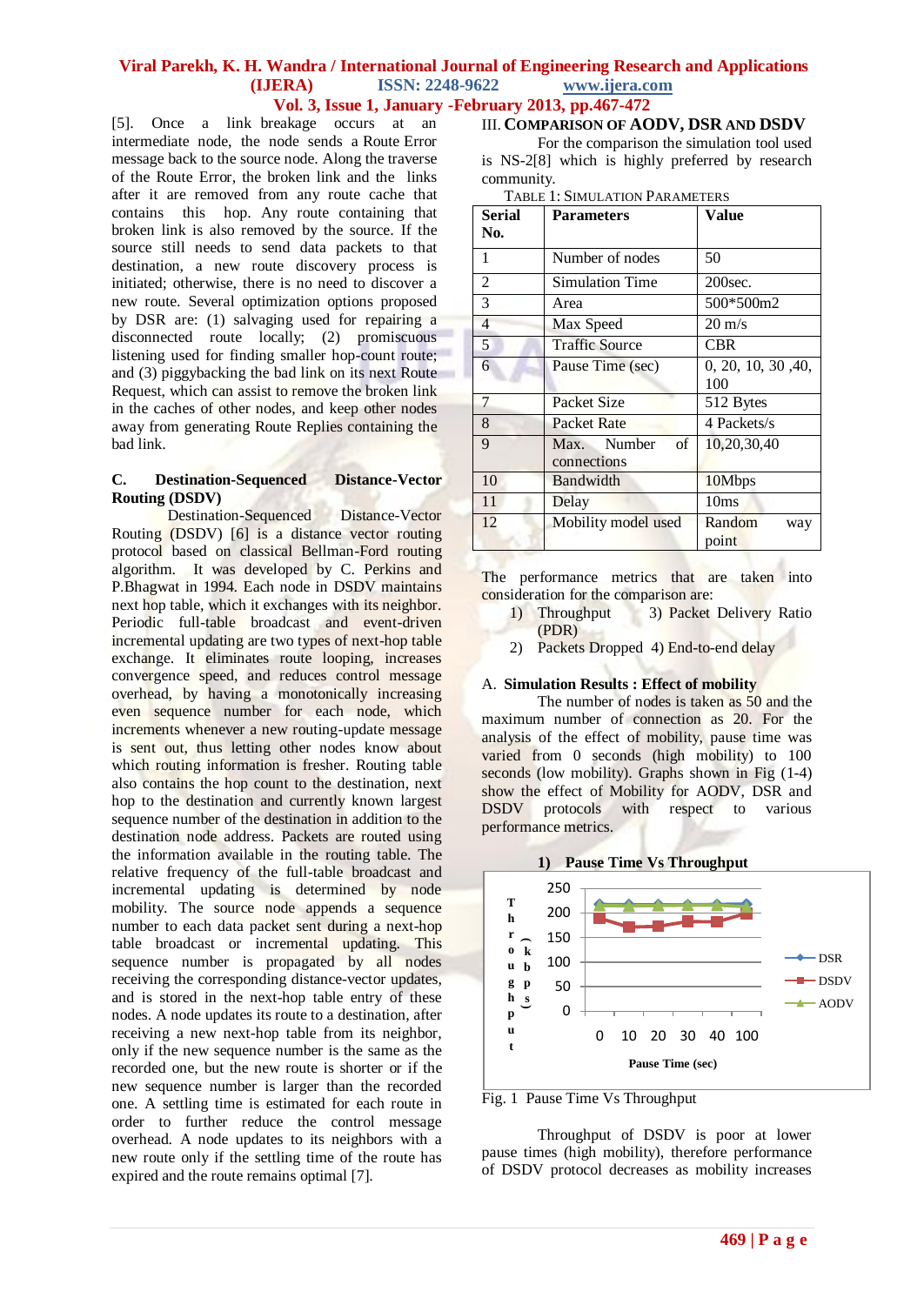compared to on demand protocols DSR and AODV. AODV and DSR perform better at high mobility.

#### **2) Pause Time Vs Packets Dropped**



Fig. 2 Pause Time Vs Packets Dropped

DSDV performs poorly as it is dropping more number of packets at high mobility. This is attributed to only one route per destination maintained by DSDV. Each packet that the MAC layer is unable to deliver is dropped since there are no alternate routes. Both AODV and DSR allow packets to stay in the send buffer for 30 seconds for route discovery and once the route is discovered, on that route data packets are sent to be delivered at the destination. If route fails, both DSR and AODV find new path within 30 seconds thereby minimizing the possibility of packet drop.

# *3)* **Pause Time Vs Packet Delivery Ratio (PDR***)*



#### Fig. 3 Pause Time Vs PDR

Packet delivery ratio of DSDV is very less as compared to on demand protocols DSR and AODV at lower pause time (high mobility). AODV and DSR perform best among all at high mobility because both allow packets to stay in the send buffer for 30 seconds for route discovery and once the route is discovered, on that route data packets are sent to be delivered at the destination. Using AODV 99.38% PDR is obtained.

**4) Pause Time Vs End-to-end Delay**





As DSDV always holds optimal paths to all other destinations in their routing tables, delay involved in sending data packets at highest mobility is very less. Mobility decrease end-to-end delay increase in DSDV. As mobility increases AODV performs better as it adopts hop-by-hop routing. DSR performs better at lower and moderate traffic load as it uses source routing.

#### B. **Simulation Results: The effect of traffic load**

The network was simulated for high mobility scenario keeping the pause time 0 seconds. The number of connections was varied as 10, 20, 30 and 40 connections to study the effect of traffic load on the network. Graphs in Fig (5-8) show the effect Traffic Load for AODV, DSR and DSDV protocols with respect to various performance metrics.

**1) Max. Number of Connections Vs Throughput**



Fig. 5 Maximum Number of Connections Vs Throughput

As the traffic load increases both ondemand protocols work better compared to DSDV.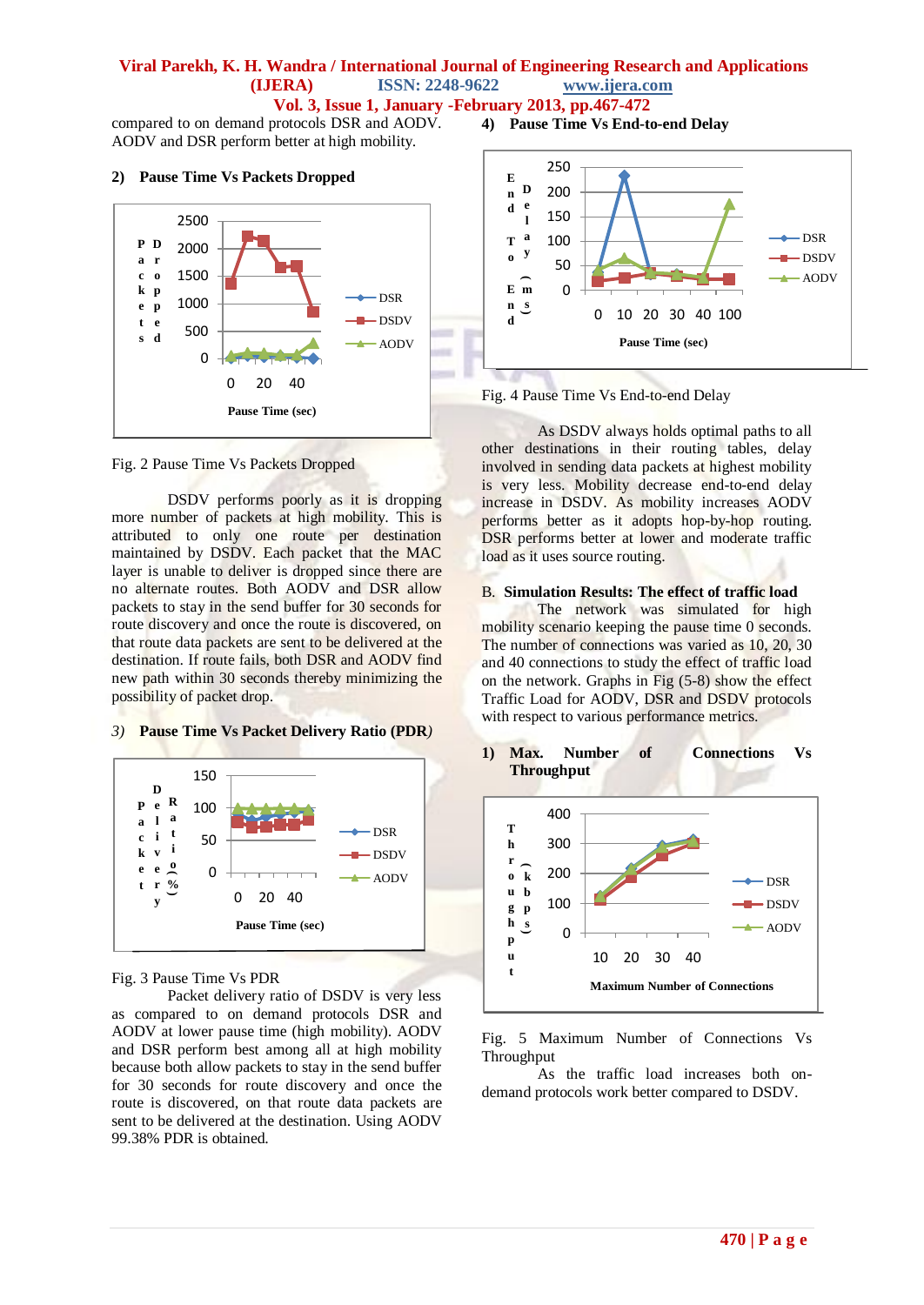# **Viral Parekh, K. H. Wandra / International Journal of Engineering Research and Applications (IJERA) ISSN: 2248-9622 www.ijera.com**

**Vol. 3, Issue 1, January -February 2013, pp.467-472**

**2) Max. Number of Connections Vs Packets Dropped**



Fig. 6 Maximum Number of Connections Vs Packets Dropped

As the traffic load increases packets dropped will also increase. The reason is bandwidth requirement increases as load increases. Each packet that the MAC layer is unable to deliver is dropped in DSDV since there are no alternate routes. DSR and AODV drops less packets compared to DSDV.

**3) Max. Number of Connections Vs Packet Delivery Ratio (PDR)**



Fig. 7 Max. Number of Connections Vs PDR

AODV and DSR to build the routing information as and when they are required to send data, which makes them more adaptive and results in better performance with respective to high packet delivery fraction. AODV delivers more packets at high traffic load compared to DSR.

# **4) Max. Number of Connections Vs End-to-end delay**

As DSDV always holds optimal paths to all other destinations in their routing tables, delay involved in sending data packets at lower traffic load is very less. As traffic load increases AODV performs better as it adopts hop-by-hop routing. DSR performs better at lower and moderate traffic load as it uses source routing.



Fig. 8 Maximum Number of Connections Vs Endto-End Delay

# IV.**CONCLUSIONS AND FUTURE WORK**

The analysis of adhoc routing protocols indicate that DSDV is more preferable for a network with low mobility and less number of nodes. The performance of DSR which uses source routings is preferable for the normal network of general nature with moderate traffic and moderate mobility. Investigation also suggests that AODV performs better for the robust scenario where high mobility, nodes are dense, the amount of traffic is more, area is large, and network pattern sustains for longer period.

In future AODV can be compared with other routing protocols like TORA and ZRP for various traffic loads and different mobility.

# **REFERENCES**

- [1] Perkins, C. E. and Royer, E. M.; "Ad-hoc On-Demand Distance Vector Routing", Proceedings of the 2nd IEEE Workshop on Mobile Computing Systems and Applications (WMCSA.99), New Orleans, LA, USA, February 1999, pages 90-100.
- [2] "Evolution and future directions of the ad hoc on-demand distance-vector routing protocol", Elizabeth M. Belding-Royer, Charles E. Perkins, 2003 Elsevier B.V, doi:10.1016/S1570-8705(03)00016-7.
- [3] Mobile Ad Hoc Networking Working Group – AODV, [http://www.ietf.org/rfc/rfc3561.txt.](http://www.ietf.org/rfc/rfc3561.txt)
- [4] D. B. Johnson, D. A. Maltz and Y.C. Hu, "The Dynamic Source Routing Protocol for Mobile Ad Hoc Networks (DSR)", IETF Draft, http://www.ietf.org, April 2003.
- [5] Maltz, D. A.; Broch, J.; Jetcheva, J. and Johnson, D. B.; .The Effects of On-Demand Behavior in Routing Protocols for Multihop Wireless Ad Hoc Networks., IEEE Journal on Selected Areas in Communications Special Issue on Mobile and Wireless